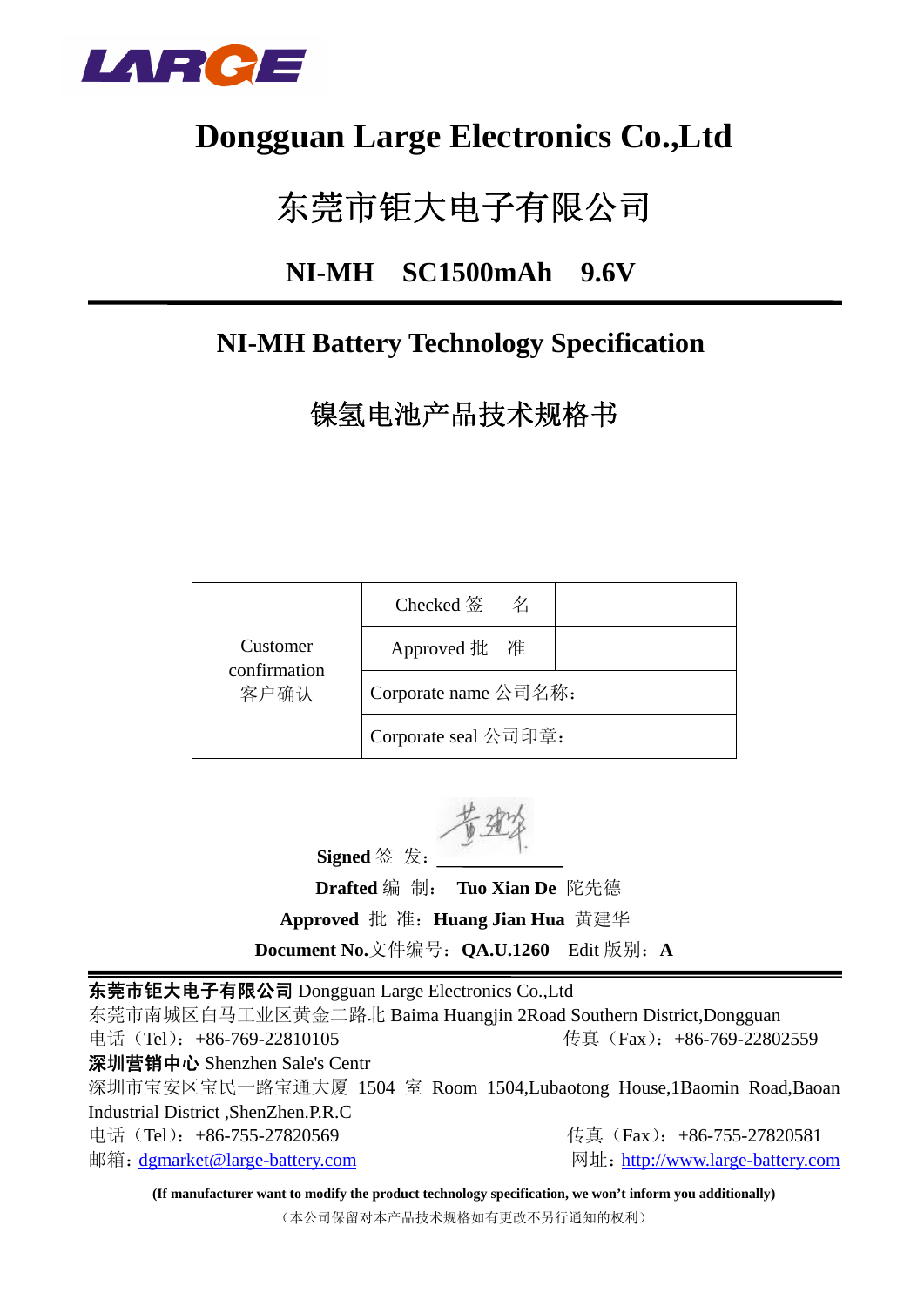

|                |                | <b>SC1500 9.6V</b>                         | 页 次<br>Page                         | 1/5                |
|----------------|----------------|--------------------------------------------|-------------------------------------|--------------------|
| <b>LARGE</b>   |                | <b>Technical</b>                           | 版 本<br>Edition                      | A                  |
| <b>BATTERY</b> | 名称<br>Document | <b>Specification</b><br><b>SC1500 9.6V</b> | Valid Date<br>效<br>期<br>$\Box$<br>生 | 2010-6-29          |
|                |                | 技术规格书                                      | 制<br>Drafted 编                      | Tuo Xian De 陀先德    |
| 钜大电池           | Number 编号      | QA.U.1260                                  | Signed 批 准                          | Huang Jian hua 黄建华 |

### 1. 范围 SCOPE

此种规格适用于LARGE各种镍氢圆柱形电池和电池组。

This specification governs the performance of the following LARGE Nickel-Metal Hydride Cylindrical Cell and its stack-up batteries.

型号: NI-MH SC1500mAh 9.6V

LARGE Model: NI-MH SC1500mAh 9.6V

规格书显示了电池的标称电压。电池组的标称电压等于单体电池的电压乘以单体电池的数 目。

The data involving nominal voltage and the approximate weight of stake-up batteries shall be equal to the value of the unit cell multiplied by the number of unit cells in the battery.

单体电池的标称电压= 1.2V

Nominal voltage of unit cell =  $1.2V$ 

### 2.规格 RATINGS

| 类型                  | 单位              | 说明             | 环境                                     |
|---------------------|-----------------|----------------|----------------------------------------|
| Description         | Unit            | Specification  | Conditions                             |
| 标称电压                | V               | 9.6            |                                        |
| Nominal Voltage     |                 |                |                                        |
| 标称容量                | mAh             | 1500           | 标准充电/放电                                |
| Nominal Capacity    |                 |                | Standard Charge/discharge              |
| 最小容量                | mAh             | 1500           | 标准充电/放电                                |
| Minimum Capacity    |                 |                | Standard Charge/discharge              |
| 标准充电                | mA              | 150(0.1C)      | Ta= $0 \sim 45$ °C                     |
| Standard Charge     | hour            | $14 - 16$      |                                        |
|                     | mA              | 1500(1C)       | $-$ ΔV=80-120mV/组 $-$ ΔV=80-120mV/pack |
| 快速充电                |                 |                | 终止时间=110%充入容量(仅供参考)                    |
| Fast Charge         |                 |                | Timercutoff=110%input capacity         |
|                     | hour            | 1. 2approx     | 断电温度=55℃ Temp.cutoff=55℃               |
|                     |                 |                | Ta= $10 \sim 45$ °C                    |
| 涓流充电                | mA              | $75 \sim 100$  | Ta= $0 \sim 45$ °C                     |
| Trickle Charge      |                 |                |                                        |
| 终止电压                |                 |                |                                        |
| Discharge Cut-off   | V               | 8.0            |                                        |
| Voltage             |                 |                |                                        |
| 最大放电电流              |                 |                |                                        |
| Maximum Discharging | mA              | 15000 (10C)    | Ta= $20 \sim 45$ °C                    |
| Current             |                 |                |                                        |
| 贮存温度                | $\rm ^{\circ}C$ | $-20\sim35$ °C |                                        |
| Storage Temperature |                 |                |                                        |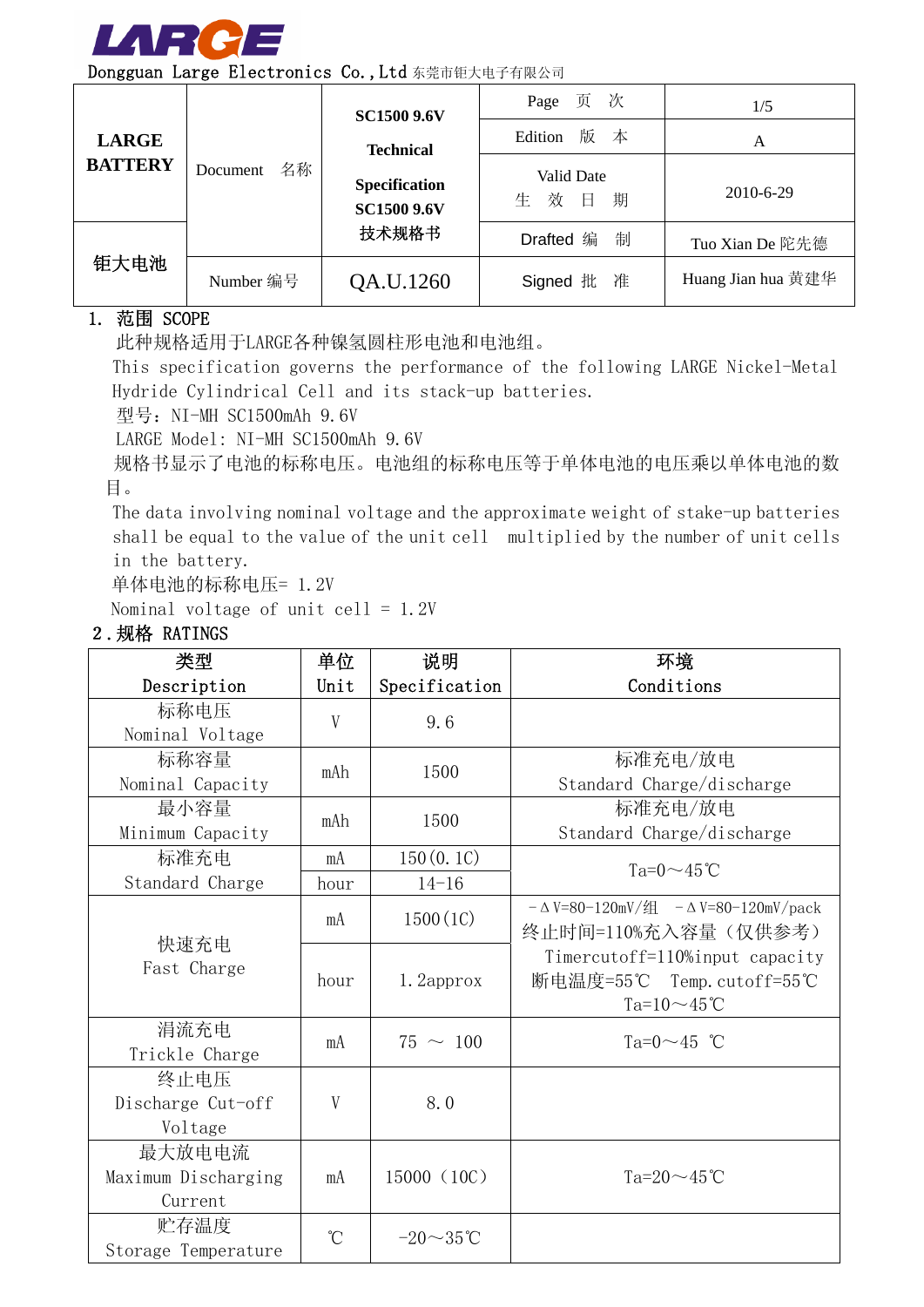

|                |                | <b>SC1500 9.6V</b>                  | Page 页 次                          | 2/5                |
|----------------|----------------|-------------------------------------|-----------------------------------|--------------------|
| <b>LARGE</b>   |                | <b>Technical</b>                    | 版 本<br>Edition                    | Α                  |
| <b>BATTERY</b> | 名称<br>Document | Specification<br><b>SC1500 9.6V</b> | Valid Date<br>效<br>期<br>- 目一<br>生 | 2010-6-29          |
|                |                | 技术规格书                               | 制<br>Drafted 编                    | Tuo Xian De 陀先德    |
| 钜大电池           | Number 编号      | QA.U.1260                           | Signed 批 准                        | Huang Jian hua 黄建华 |

### 3.性能 PERFORMANCE

测试电池的状态应为用户收到后不超过一个月的产品

Unless otherwise stated, tests should be done within one month of delivery under the following

conditions:

适用温度 Ambient Temperature: Ta=20±5℃

相对湿度 Relative Humidity: 65±20%

标准充放电 Standard Charge/ Discharge Condition:

充电/Charge:  $150mA(0.1C) \times 16hrs$ 

放电/Discharge: 300mA(0.2C)to8.0V/组pack

| 测试               | 单位        | 说明             | 环境                                 | 备注                 |
|------------------|-----------|----------------|------------------------------------|--------------------|
| Test             | Unit      | Specification  | Conditions                         | Remarks            |
| 容量               |           |                | 标准充电/放电                            | 允许达到三个循环           |
| Capacity         | mAh       | $\geq 1500$    | Standard                           | Up to 3 cycles are |
|                  |           |                | Charge/Discharge                   | allowed            |
| 开路电压             |           |                | 充电后一小时内                            |                    |
| Open Circuit     | V         | $\geq 10.0$    | Within<br>1 <sub>hr</sub><br>after |                    |
| Voltage (OCV)    |           |                | standard charge                    |                    |
| 内阻               |           |                | 达到完全充电状态                           |                    |
| Internal         | $m\Omega$ | $\leq 115$     | Upon fully charge $(lkHz)$         |                    |
| Impedance (Ri)   |           |                | (1kHz)                             |                    |
| 高倍率放电            |           |                | 标准充电后一小时内进行放                       |                    |
| High Rate        | 分         | $\geqslant 54$ | 电                                  |                    |
| Discharge        | /min      |                | Standard<br>Charge, 1hr            |                    |
| (1C)             |           |                | rest before discharge              |                    |
| 过充               |           | 不漏不爆炸          | 150mA (0.1C) 充电48小时                |                    |
| Overcharge       | N/A       | No leakage nor | $150mA(0.1C)$ charge<br>- 48       |                    |
|                  |           | explosion      | hours                              |                    |
|                  |           |                | 0.1C充电16小时后在20±                    |                    |
|                  |           |                | ℃贮存 28 天再用 0.2C 放电                 |                    |
|                  |           |                | 到 8.0V/组                           |                    |
| 容量保留             |           |                | Charge: $0.1C$ for $16$            |                    |
| Charge Retention | mAh       | ≥900 (60%)     | hours                              |                    |
|                  |           |                | Storage: 28days at                 |                    |
|                  |           |                | $20 \pm 2^{\circ}C$                |                    |
|                  |           |                | Discharge: 0.2C                    |                    |
|                  |           |                | to $8.0V/pack$                     |                    |
| IEC 循环测试         | 周期        |                |                                    |                    |
| IEC Cycles Test  | Cycle     | $\geqslant500$ | IEC61951-2 (2003)                  |                    |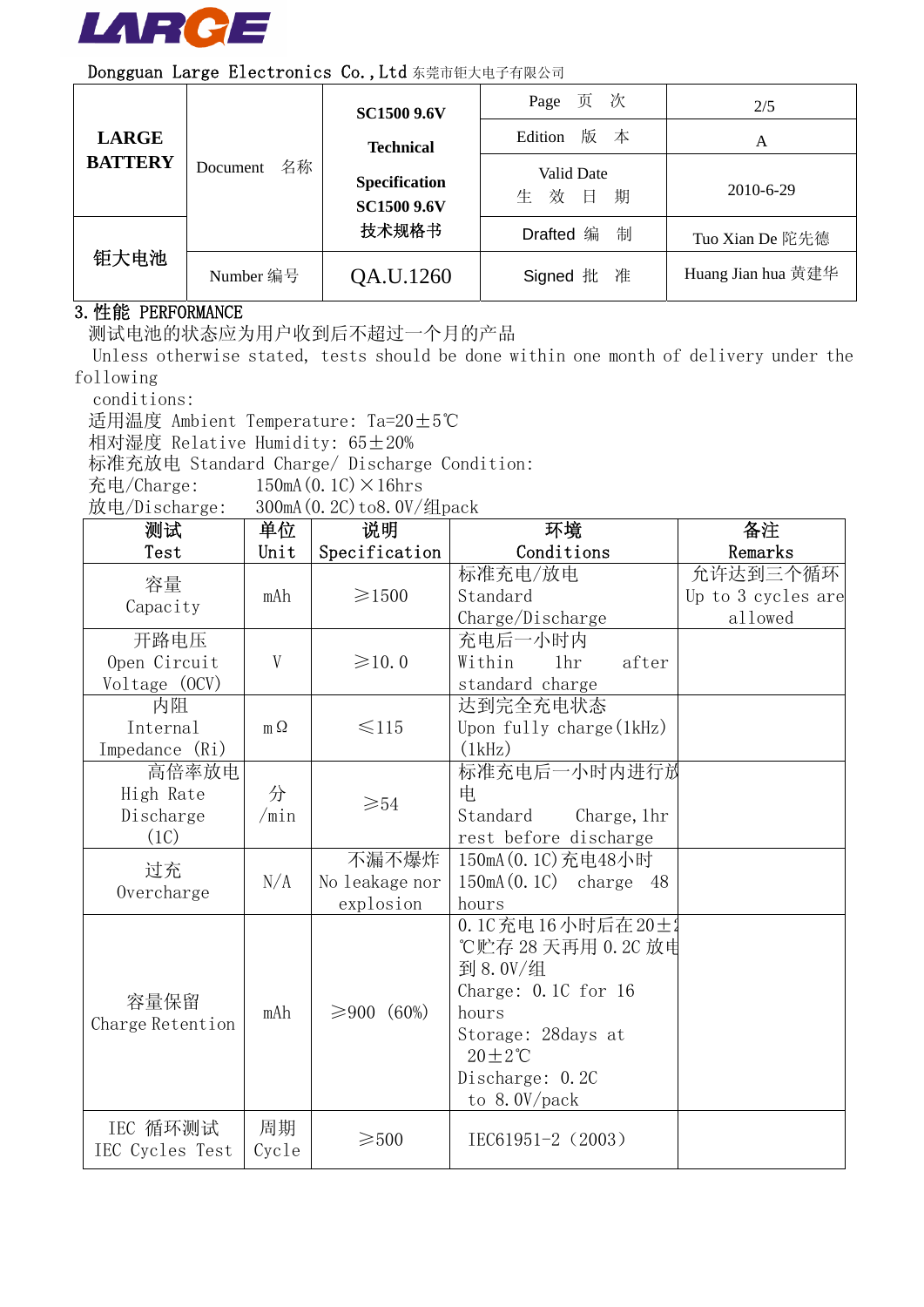

|                |  |             |                                            | <b>SC1500 9.6V</b>                          |                                                                                               | Page<br>页<br>次                   | 3/5                                 |  |
|----------------|--|-------------|--------------------------------------------|---------------------------------------------|-----------------------------------------------------------------------------------------------|----------------------------------|-------------------------------------|--|
| <b>LARGE</b>   |  |             |                                            | <b>Technical</b>                            | Edition 版 本                                                                                   |                                  | A                                   |  |
| <b>BATTERY</b> |  | Document 名称 |                                            | Specification<br><b>SC1500 9.6V</b>         |                                                                                               | Valid Date<br>效<br>生<br>日<br>期   | 2010-6-29                           |  |
|                |  |             |                                            | 技术规格书                                       |                                                                                               | Drafted 编<br>制                   | Tuo Xian De 陀先德                     |  |
| 钜大电池           |  | Number 编号   |                                            | QA.U.1260                                   |                                                                                               | Signed 批<br>准                    | Huang Jian hua 黄建华                  |  |
| 测试             |  | 单位          |                                            | 说明                                          |                                                                                               |                                  | 环境                                  |  |
| Test           |  | Unit        |                                            | Specification                               |                                                                                               |                                  | Conditions                          |  |
| 泄漏             |  |             |                                            | 不漏液, 不变形                                    |                                                                                               | 以 (0.1C) 完全充满, 搁置 14 天           |                                     |  |
| Leakage        |  | N/A         |                                            | No leakage nor                              |                                                                                               |                                  | Full charged at (0.1C) stand for 14 |  |
|                |  |             |                                            | deformation.                                |                                                                                               | days                             |                                     |  |
|                |  |             |                                            | 可能发生漏液、变形, 但是                               |                                                                                               |                                  | 在标准充电后,短路1个小时(铜芯                    |  |
| 短路             |  | N/A         | 不会发生爆炸。                                    |                                             | =0.75mm <sup>2</sup> ×20毫米)                                                                   |                                  |                                     |  |
| Short Circuit  |  |             | Leakage & deformation<br>may occur, but no |                                             | After standard charge, short circuit<br>for 1 hour (leading wire=0.75mm <sup>2</sup> $\times$ |                                  |                                     |  |
|                |  |             | explosion is allowed.                      |                                             | 20mm)                                                                                         |                                  |                                     |  |
|                |  |             |                                            |                                             |                                                                                               |                                  | 以0.1C给电池组充电16小时,然后再放                |  |
|                |  |             |                                            | 每只电池电压变化应在                                  |                                                                                               | 置24小时。 检测电池受振前后的状态。              |                                     |  |
|                |  |             | 0.02V之内, 内阻应该在5                            |                                             | 振幅为1.5mm 3000CPM                                                                              |                                  |                                     |  |
|                |  |             |                                            | milli-ohm之内                                 |                                                                                               | 测试时间应不少于60分钟                     |                                     |  |
| 震动             |  |             |                                            | Change of Voltage $\Delta V$                |                                                                                               |                                  | Charge the battery 0.1C 16hrs, the  |  |
| Vibration      |  | N/A         |                                            | 0.02V,                                      |                                                                                               | n leave for 24hrs. check battery |                                     |  |
| Resistance     |  |             |                                            | Change of internal                          |                                                                                               | before $/$ after vibration.      |                                     |  |
|                |  |             | impedance                                  |                                             |                                                                                               | Amplitude: 1.5mm                 |                                     |  |
|                |  |             | $\Delta$ Ri $\leq$ 5 m $\Omega$ .          |                                             |                                                                                               | Vibration: 3000CPM               |                                     |  |
|                |  |             |                                            |                                             |                                                                                               | Any direction for 60mins.        |                                     |  |
|                |  |             |                                            |                                             |                                                                                               |                                  | 以0.1C给电池组充电16小时,再放置24               |  |
|                |  |             |                                            |                                             |                                                                                               | 小时。检测电池跌落前后的状态                   |                                     |  |
| 跌落             |  |             |                                            | 每只电池电压变化应在                                  |                                                                                               | 高度为50cm,木板厚度为30mm                |                                     |  |
|                |  |             |                                            | 0.02V之内, 内阻应该在5                             |                                                                                               | 测试次数应不少于3次,测试方向分为                |                                     |  |
|                |  |             |                                            | milli-ohm之内                                 |                                                                                               | X,Y,Z三个方向。                       |                                     |  |
| Impact         |  | N/A         |                                            | Change of voltage                           |                                                                                               |                                  | Charge the battery 0.1C 16hrs, the  |  |
| Resistance     |  |             |                                            | $\Delta V \leq 0.02V$ ,                     |                                                                                               | before $/$ after                 | n leave for 24hrs. check battery    |  |
|                |  |             |                                            | Change of internal                          |                                                                                               | dropped,                         |                                     |  |
|                |  |             |                                            | Impedance $\Delta$ Ri $\leq$ 5 m $\Omega$ . |                                                                                               |                                  | Height: 50cm, Wooden board (thickne |  |
|                |  |             |                                            |                                             |                                                                                               |                                  | ss 30mm)Direction not specified 3   |  |
|                |  |             |                                            |                                             |                                                                                               | times.                           |                                     |  |

4. 结构,尺寸及标记 CONFIGURATION, DIMENSIONS AND MARKINGS

请查阅附上的图表。

Please refer to the attached drawing.

5. 外观 EXTERNAL APPEARANCE

电池/电池组在自由放置下,无破裂、划痕、生锈、变色、漏液及变形等现象。

The cell/ battery shall be free from cracks, scars, breakage, rust, Discoloration, leakage nor deformation.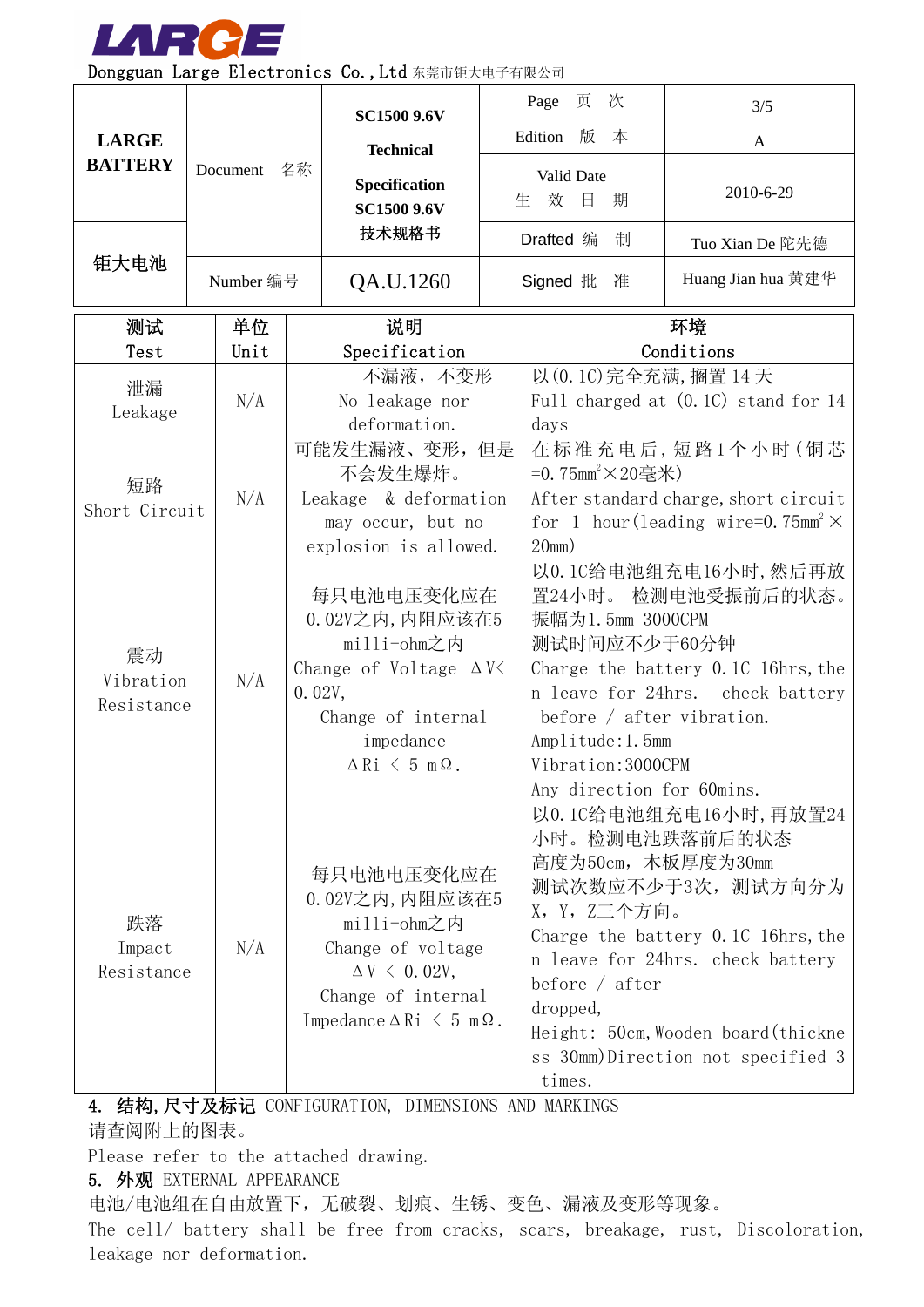

|  |  | Dongguan Large Electronics Co., Ltd 东莞市钜大电子有限公司 |
|--|--|-------------------------------------------------|
|--|--|-------------------------------------------------|

|                |                | <b>SC1500 9.6V</b>                  | Page 页 次                    | 4/5                |
|----------------|----------------|-------------------------------------|-----------------------------|--------------------|
| <b>LARGE</b>   |                | <b>Technical</b>                    | 版 本<br>Edition              | A                  |
| <b>BATTERY</b> | 名称<br>Document | Specification<br><b>SC1500 9.6V</b> | Valid Date<br>效 日<br>期<br>生 | 2010-6-29          |
|                |                | 技术规格书                               | 制<br>Drafted 编              | Tuo Xian De 陀先德    |
| 钜大电池           | Number 编号      | QA.U.1260                           | Signed 批 准                  | Huang Jian hua 黄建华 |

## 6、警告 CAUTION

- 1.不允许反极充电。Reverse charging is not acceptable
- 2.电池在充电中不得负荷电流。Do not burthen current when charging.
- 3.充放电不得超出说明书规定的范围。Do not charge/discharge with more than the specified current.
- 4.切勿使电池短路,否则可能使其永久性损坏。Do not short circuit the cell/ battery. Permanent damage to the cell/ battery may result.
- 5.请勿将电池投入火中或拆解。Do not incinerate or mutilate the cell/ battery. 6. 使用不当会导致电池的使用寿命的下降,如:极端高温、深循环、过充或过放。

Do not subject batteries to adverse conditions like: extreme temperature, deep cycling and excessive Overcharge/overdischarge.The life expectancy may be reduced.

7.电池不使用时应放在干燥通风的地方。大量贮存或装运前应对电池进行放电。

Store the cell/ battery in a cool dry place. Always discharge the cell/battery before bulk storage or shipment.

- 8.若要持续贮存,为了维护电池性能,在半年内要对电池进行充放电一次,以防其失去功 效。Cycle (charge and discharge) the battery every 6-9months to maintain cell/battery performance when being stored for an extended period of time.
- 9. 远离儿童, 如不慎误吞请立即送往医院。

Keep away from children. If swallowed, contact a physician at once.

10.电池在塑料盒内要通风,因为内部或许有释放氧气和氢气的危险,导致因火源而引起爆炸。

Avoid airtight battery compartments. Ventilation should be provided in the plastic case of batteries, otherwise oxygen and hydrogen gas generated inside can cause explosion when exposed to fire sources such as motors or switches. 备注/Remark:

| IEC61951-2周期寿命测试IEC 61951-2(2003) Cycle Life Test: |  |  |
|----------------------------------------------------|--|--|

| 周期Cycle                  | 充电Charge                                                                   | 搁置Rest           | 放电Discharge                               |  |  |
|--------------------------|----------------------------------------------------------------------------|------------------|-------------------------------------------|--|--|
|                          | $0.4C \times 3.5$ hrs                                                      | $\left( \right)$ | $0.4C \times 1.25$ hrs                    |  |  |
| $2 - 28$                 | $0.4C \times 1.75$ hrs                                                     | $\left( \right)$ | $0.4C \times 1.25$ hrs                    |  |  |
| 29                       | $0.4C \times 1.75$ hrs                                                     | $\left( \right)$ | $0.4C$ to8. $0V$ /pack                    |  |  |
|                          | $0.2C$ to $8.0V$ pack                                                      |                  |                                           |  |  |
| 30                       | $0.4C \times 3.5$ hrs                                                      | $0.5-2.0$ hrs    | $0.2C$ to8.0V/pack                        |  |  |
|                          |                                                                            |                  | 循环1至30次可重复使用,直到任意放电30周期使用时间少于三小时则停止。Cycle |  |  |
|                          | 1 to 30 shall be repeated until the discharge duration on any $30th$ cycle |                  |                                           |  |  |
| becomes less than 3 hrs. |                                                                            |                  |                                           |  |  |